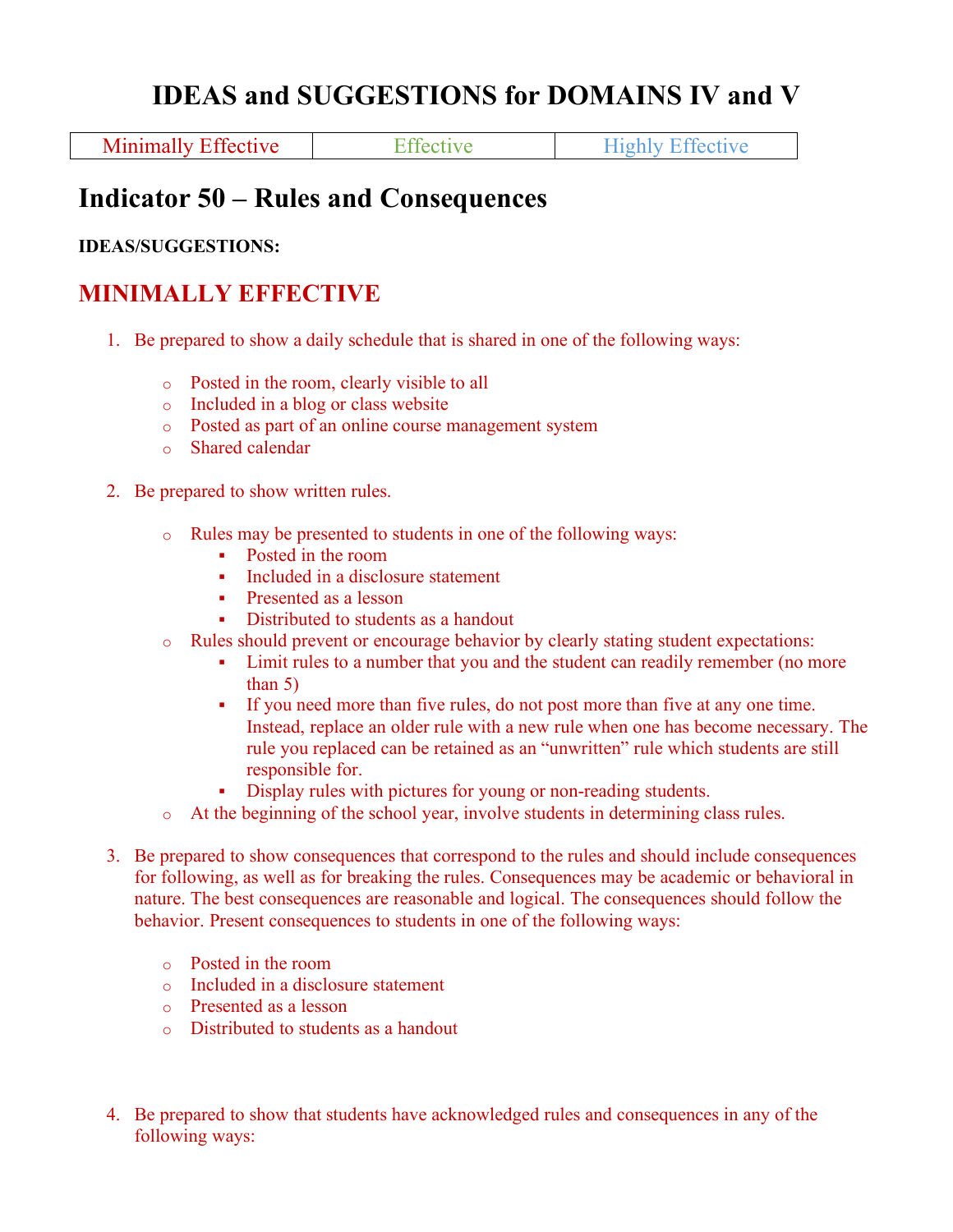- o A signed rule/consequence poster
- o A signed disclosure statement
- o A list of rules with student signatures
- o A quiz or assignment on rules and consequences which include a student's name
- o A note from parents acknowledging that they have discussed the rules with their children including parent and student signatures
- o A check by younger students' names to show they were present in class on a day rules were talked about

#### **EEFFECTIVE**

- 5. Be prepared to show a differentiated management plan for individual and/or groups of students. Strategies may include:
	- o Strategically planned seating arrangements
	- o Grouping students according to specific needs
	- o Placing students on a point system or behavior contract
	- o Identifying specific consequences based on individual student needs
- 6. Be prepared to show evidence for student involvement in management, such as:
	- o A job chart
	- o Student-led activities
	- o Student responsibilities for daily routines and procedures
	- o Classroom meeting agenda/schedule for students to discuss classroom successes or problems

\*Special Educators might show a lesson plan or procedure of how Precision Commands were taught to students, para professionals, peer tutors, or general education teacher(s) and how they continue to monitor proper implementation.

### **HIGHLY ERECTIVE**

- 7. Be prepared to show data collected to determine necessary modifications to the differentiated management plan (see #5 above). Data can be collected in one of the following ways:
	- o Anecdotal notes
	- o Tracking of daily behavior
	- o Tallying off-task behavior
	- o Student self-assessment
	- o Records from an online behavior management tool/application
	- o Tracking on a level system

\* Special Educators might show a FUBA/BIP plan and data related to the implementation of the plan. Must show it has been reviewed and adjusted according to need.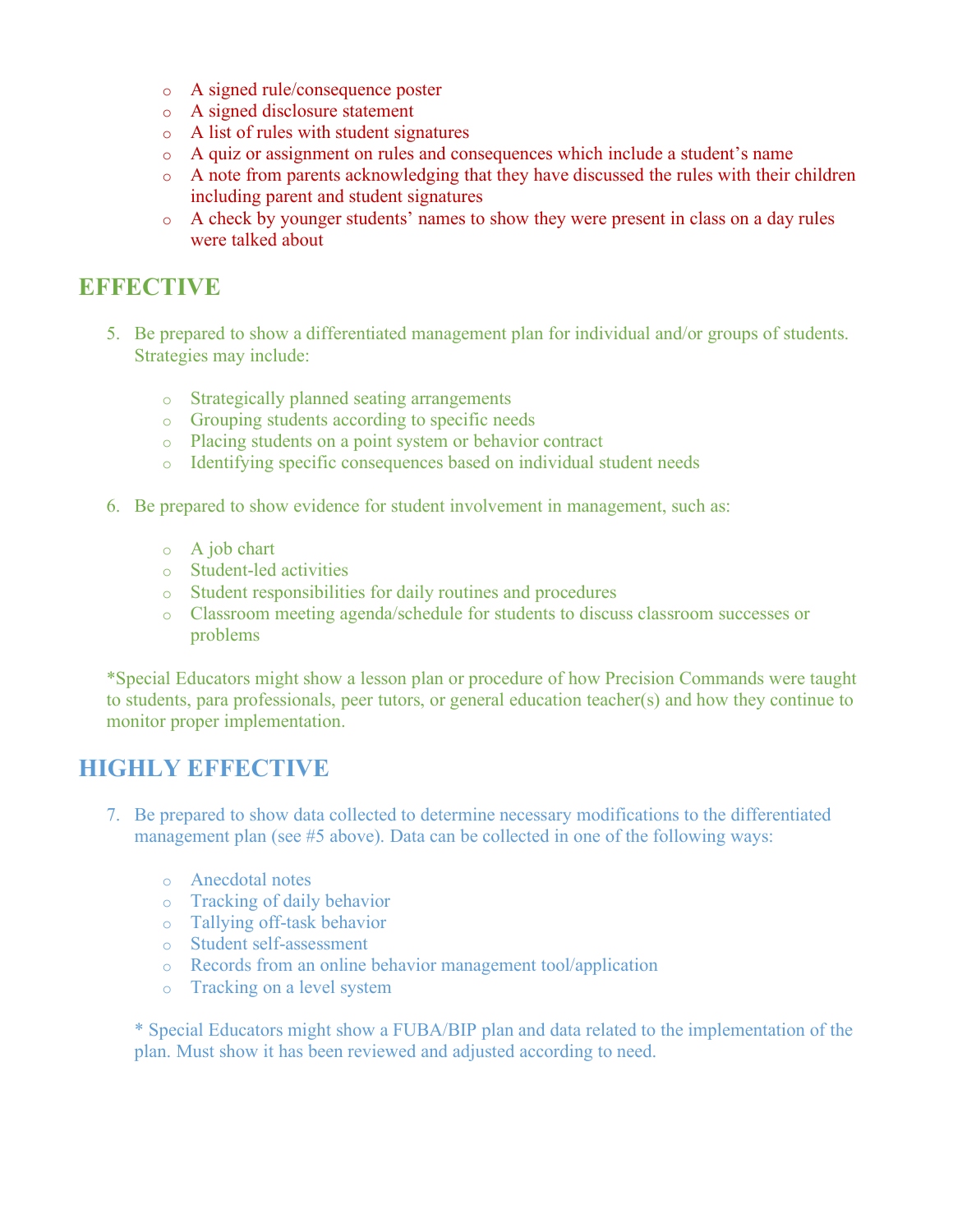# **Indicator 51 – Learning Objectives/Goals**

#### **IDEAS/SUGGESTIONS:**

# **MINIMALLY EFFECTIVE**

- 1. Be prepared to show a lesson plan or learning activity to address a core standard for one class. The lesson plan or activity could include the following:
	- o A lesson plan describing the activity and the objective it develops
	- o A student assignment showing the goal being met
	- o Graphic organizers used in a lesson
	- o A description of a lab, center activities, or a technology project
- 2. Be prepared to share how goals and objectives are shared with students on a regular basis. Examples include:
	- o "I can" statement on the board
	- o The goal and/or objective posted for the lesson
	- o Statement of goals and/or objectives during the lesson

### **EFFECTIVE**

- 3. Be prepared to show and discuss at least **three lesson plans** or learning activities that are systematically organized to address the same core standard. The lesson plans or activities could include the following:
	- o A lesson plan describing the activity and the objective it develops
	- o A student assignment showing the goal being met
	- o Graphic organizers used in a lesson
	- o A description of a lab, center activities, or a technology project

- 4. Be prepared to show data of how students performed on the above learning activities such as:
	- o Grades on the assignment
	- o Anecdotal notes
	- o Rubric
- 5. Be prepared to show how data was used to make needed adjustments in instruction. Adjustments could include:
	- o A review of the material before moving on
	- o A re-teaching activity
	- o An enrichment activity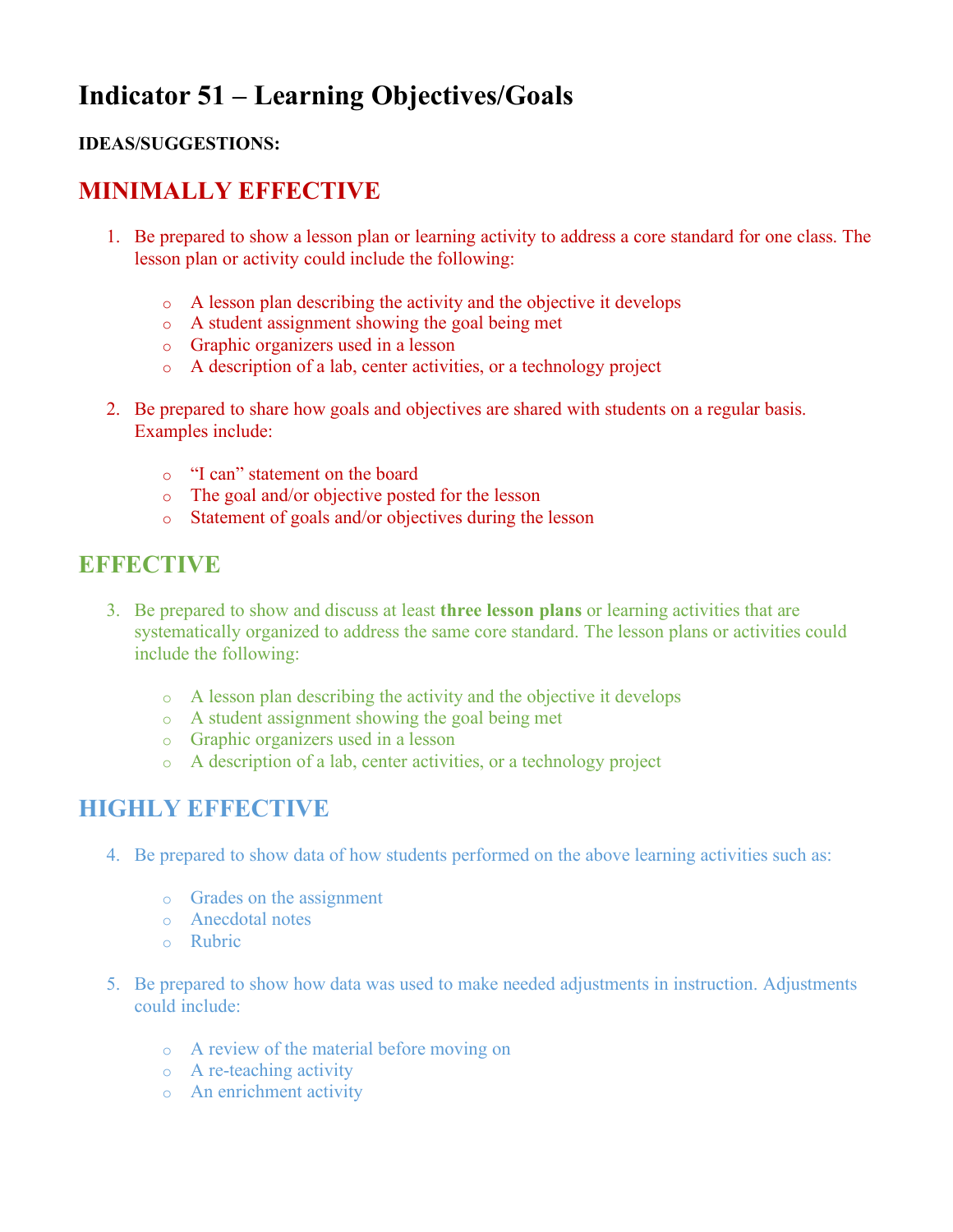- 6. Be prepared to show how at least one of above learning activities is an authentic learning experience. An authentic learning experience requires students to apply the concepts they are learning to real-life situations. Examples include:
	- o Learning the value of different coins through a shopping activity
	- o Conducting lab experiments related to a science concept
	- o Using writing in authentic ways such as a letter to the editor, creating an advertisement, writing song lyrics, etc.

\*Special Educators might show how data was used to determine an IEP goal or changed a previous goal to meet the students needs.

- Therapy data
- Ongoing CBM, informal and formal assessments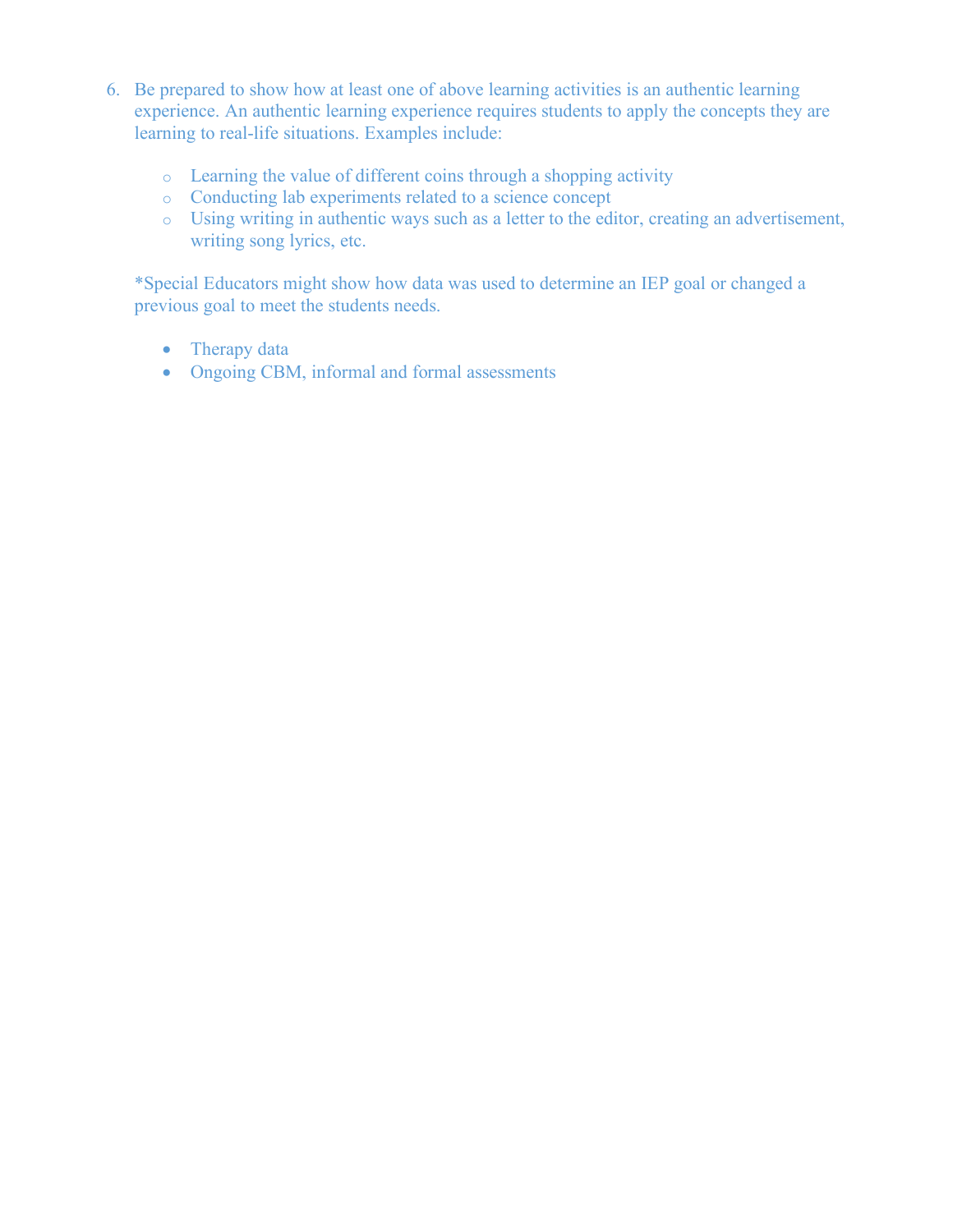# **Indicator 52 – Varied Assessments**

#### **Planning**

#### **IDEAS/SUGGESTIONS:**

## **MINIMALLY EFFECTIVE**

1. Be prepared to show at least three different types of assessment **from one content area** used to measure student progress.

### **EXPLORED**

- 2. Be prepared to show at least three different types of assessment activities, including both formative and summative measures. Assessments can be formative or summative in nature, but the determination really comes from the teacher's use of the assessment data. An assessment may be a summative measure, but if the data is used to inform instruction, it may be considered formative. Conversely, an assessment may be a formative measure, but if it is used for grading purposes, it may be considered summative. Examples of assessments may include the following:
	- o Exit tickets
	- o Anecdotal notes
	- o Performance tasks
	- o KWL charts
	- o Rubrics
	- o Checklists
	- o Writing conferences
	- o White board response activity
	- o Review activity
	- o Running records
	- o Research paper
	- o Response cards
	- o Essays
	- o Student presentations
	- o Homework
	- o Individual student or group projects
	- o Pre-tests/Tests/Quizzes
- 2. Be prepared to articulate how adjustment in instruction was based on one of the assessment outcomes, such as:
	- o An intervention activity
	- o An enrichment/acceleration activity
	- o A re-teaching activity
	- o Adjustments in planning

\* Special Educators might show Evaluation Results Summary from a current student evaluation that eligibility was determined.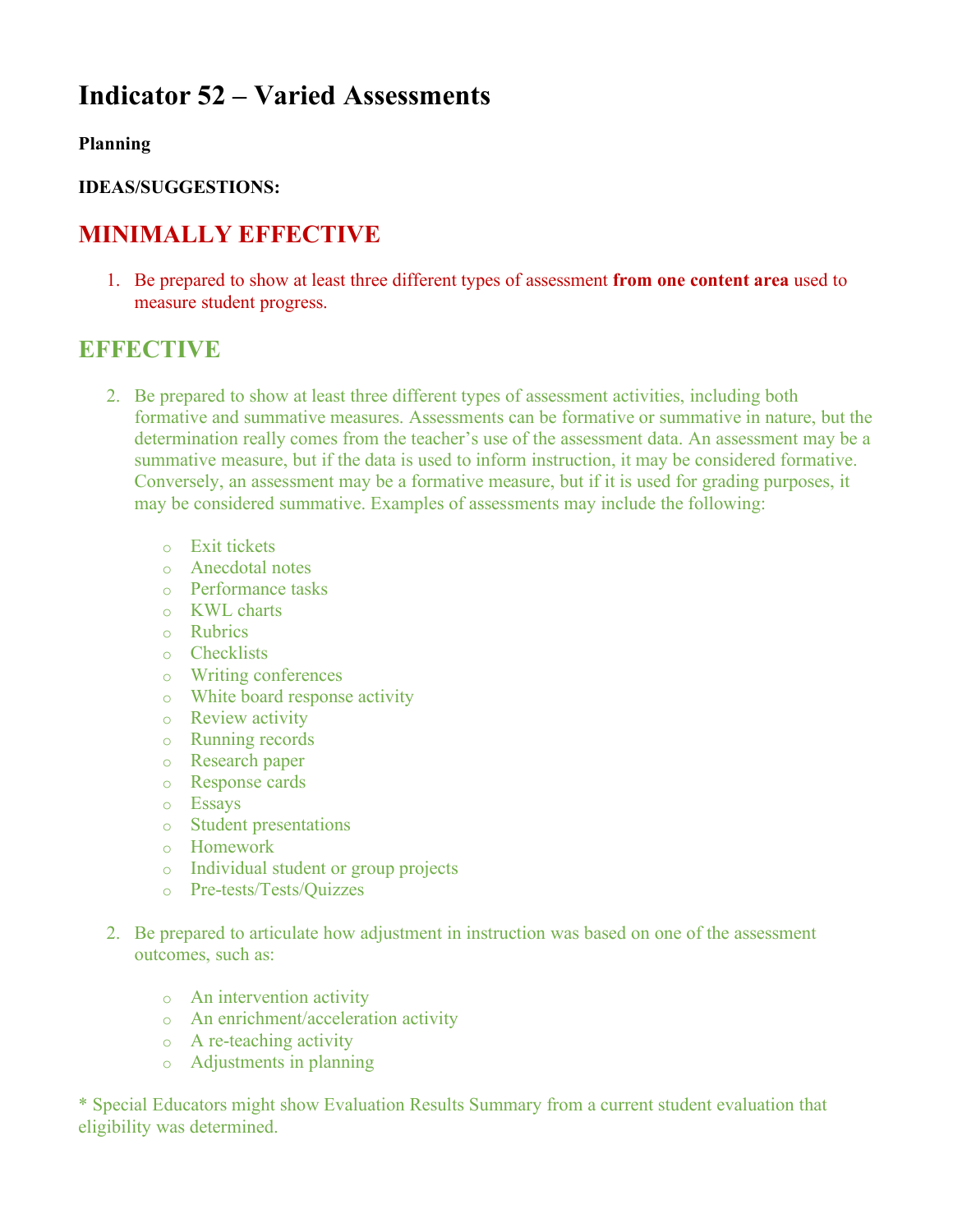# **HIGHLY EFFECTIVE**

- 3. Be prepared to show at least one common assessment and evidence of collaboration using the assessment results to help plan instruction. A common assessment is an assessment that is shared by more than one teacher. Collaboration on assessment results may take one of the following forms:
	- o Comparing scores across teachers on a common assessment
	- o Grouping students for intervention/enrichment from assessment results
	- o An item analysis used to target re-teaching or make adjustments on the assessment
	- o Discussion and adjustment of teaching strategies for future instruction based on common assessment data

\*Special Educators might show an IEP with PLAAFP's that include general ed and special ed assessment data or that more in depth/additional assessments were given in an area of identified weakness such as:

- Informal/formal assessments
- Standardized Tests
- Summative assessments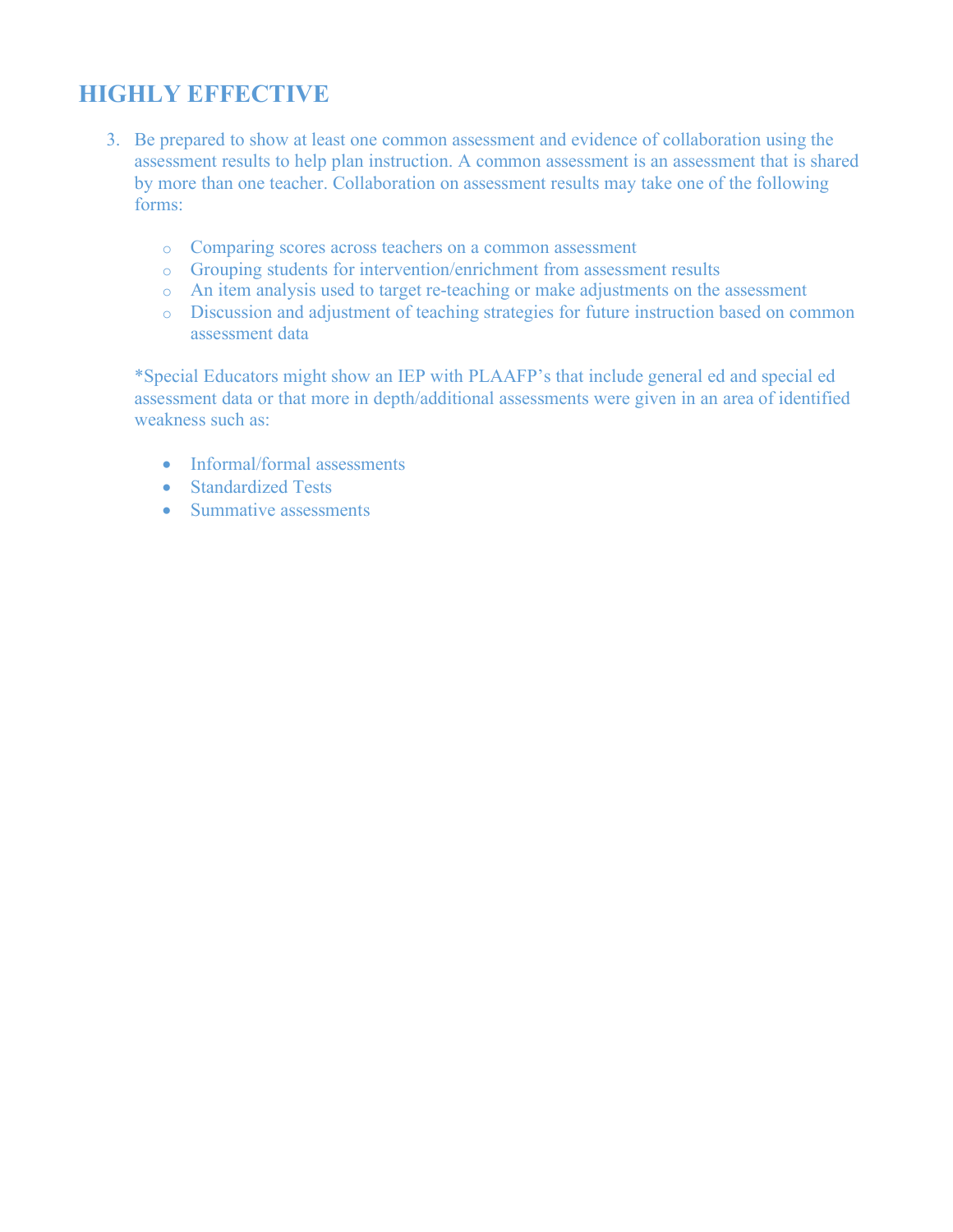# **Indicator 53 Feedback**

#### **IDEAS/SUGGESTIONS:**

# **MINIMALLY EFFECTIVE**

1. Be prepared to show non-descriptive feedback on three different work samples. (C+, 19/20, etc.)

## **EFFECTIVE**

- 2. Be prepared to show **descriptive teacher feedback** on at least three different student work samples such as:
	- o An essay with written comments about the student's performance.
	- o A test with a score and errors on specific items clearly marked
	- o A graded rubric
	- o A teacher note or corrective that was added to a test or assignment
- 3. Be prepared to show how one of the work samples shown resulted in student reflection such as:
	- o Student reflective journals/goal setting to increase mastery based on teacher feedback
	- o Multiple drafts of a writing project based on teacher feedback
	- o Student product that has been corrected or redone based on teacher feedback

\*Special Educators might show a graphic organizer with feedback and a second one with corrections, or a photo or video with a student doing the skill with reflection on what to do next.

### **HIGHLY EFFECTIVE**

- 4. Be prepared to show how students have had the opportunity to self-assess or receive peer feedback. Student self-assessment may take one of the following forms:
	- o A rubric marked by the student
	- o A checklist that students can compare their work to before turning it in
	- o Response cards for students to indicate their level of understanding

#### OR

- 5. Be prepared to show examples of peer feedback that may be one of the following:
	- o A writing sample edited by a peer
	- o A rubric or rating scale marked by a peer
	- o A feedback slip filled out by classmates for a student presentation

\*Special Educators might show examples of peer feedback, student generated graphs and charts showing progress, teacher interviews with student on skill progress using data, or student led IEP using data and a script.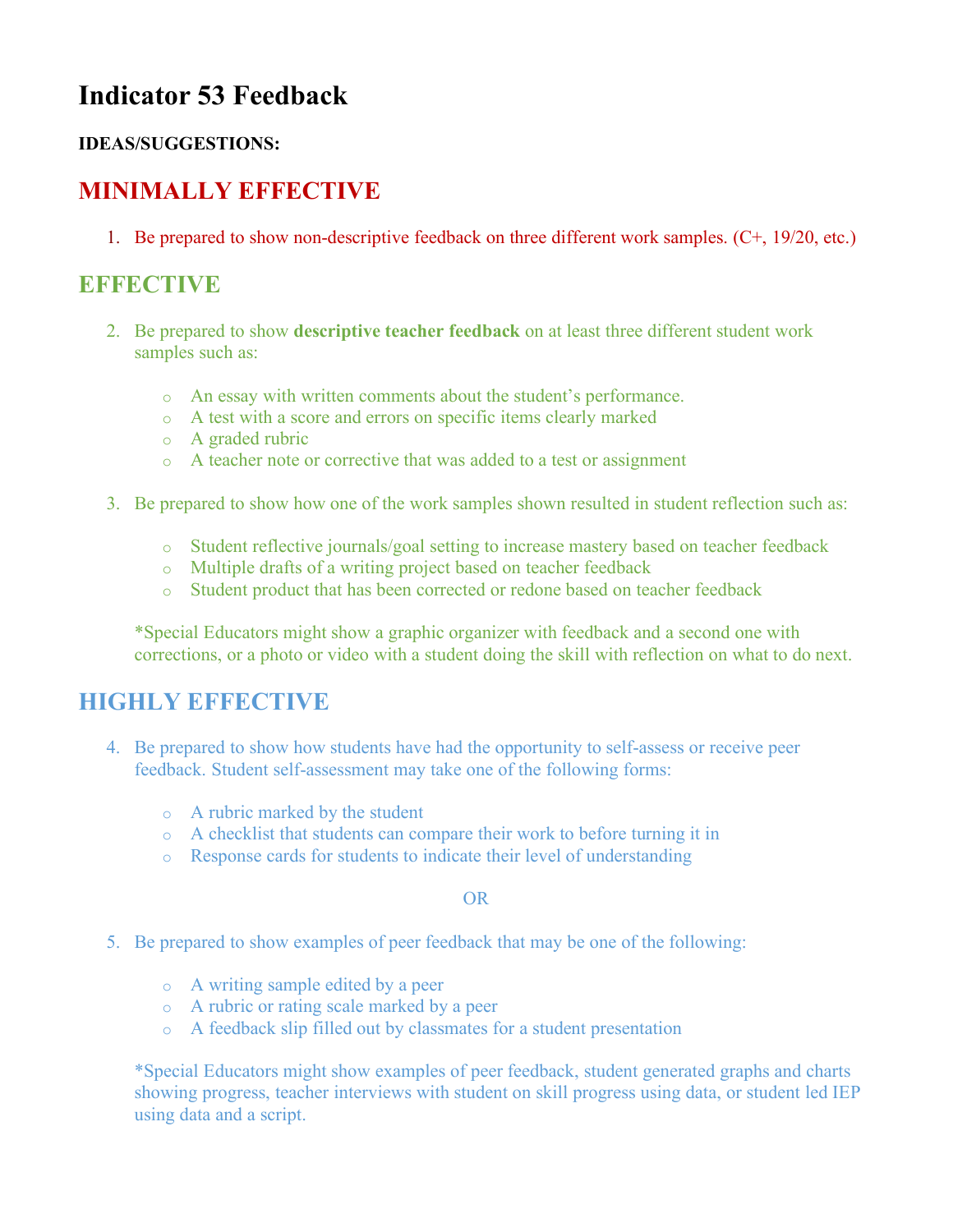# **Indicator 54 – Assessment of Student Growth and Performance**

#### **IDEAS/SUGGESTIONS:**

### **MINIMALLY EFFECTIVE**

- 1. Be prepared to show one of the following:
	- o Student learning objective form that includes:
		- Learning goal based on a Utah core standard
		- Pre- and post-assessment
		- Target wherein the majority of the class demonstrates growth

#### OR

- o A grade book with scores recorded, including dates, for one subject area With at least one entry per week
- o An academic skill-tracking sheet with dates (pre-school teachers, speech and language pathologists, resource teachers, interventionists)

# **EFFECTIVE**

- 2. Be prepared to show BOTH of the minimally effective pieces:
	- o Student learning objective form that includes:
		- Learning goal based on a Utah core standard
		- Pre- and post-assessment
		- **•** Target wherein the majority of the class demonstrates growth

#### AND

- o A grade book with scores recorded, including dates
	- With at least one entry per week
- o An academic skill-tracking sheet with dates (pre-school teachers, speech and language pathologists, resource teachers, interventionists)

- 3. Be prepared to show how **you initiate** communication between home and school with descriptive accounts of learner progress, such as:
	- o Note in student planner
	- o Class newsletter
	- o Daily/weekly contract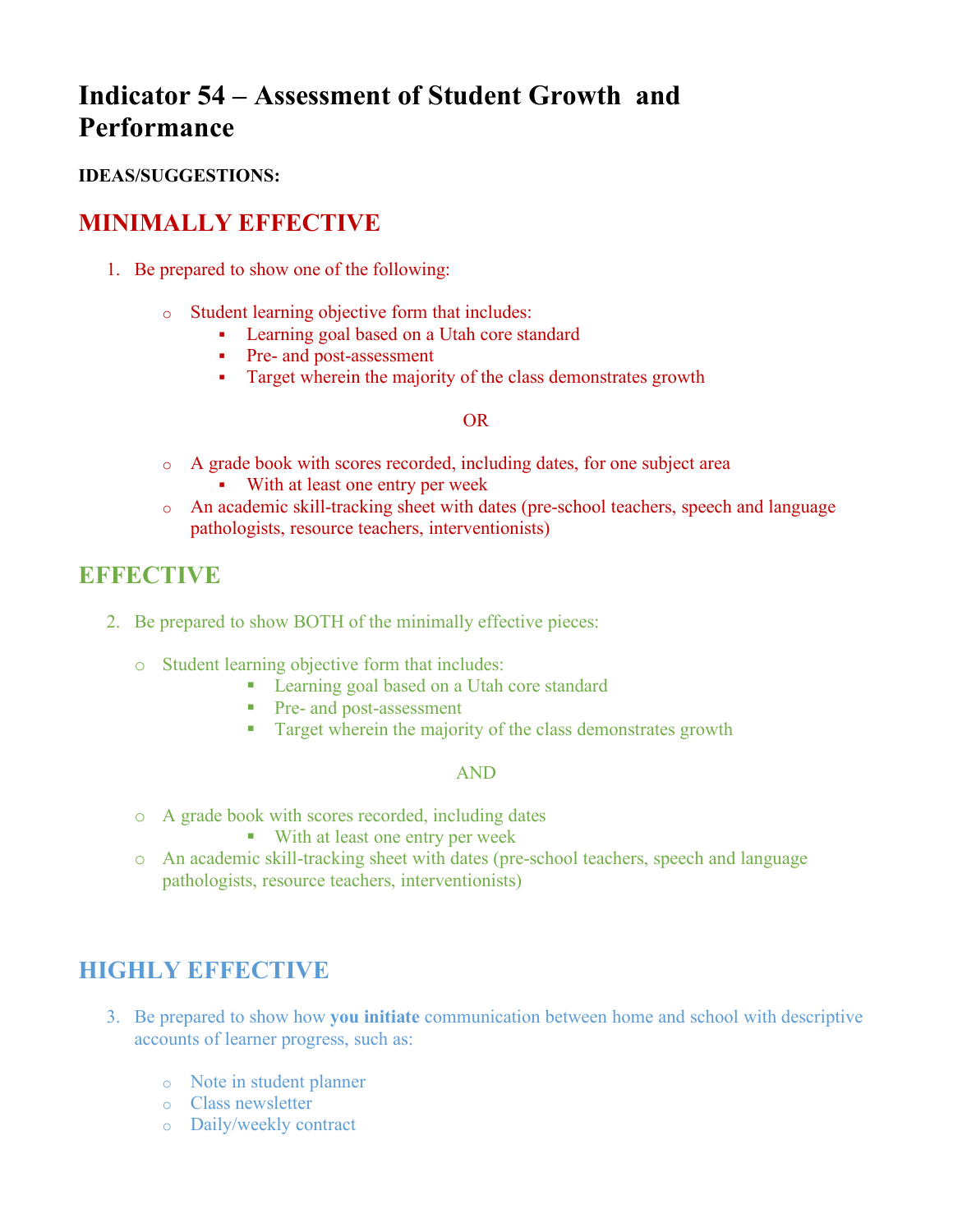- o Phone/email log regarding student progress
- o Weekly progress report
- o Class website/blog updated regularly
- \* Special Educators might show a student's IEP Progress Report
- 4. Be prepared to show collaboration such as:
	- o A series of emails/phone calls with a parent regarding student progress
	- o Documentation of collaboration with other stakeholders (administrators, special education, counselors, teacher specialists, mentors, district personnel) concerning student performance
	- o Common pre- and post-test comparison data
	- o IEP/504 collaborations
	- o PLC notes concerning learner progress

\*Special Educators might show an IEP meeting summary form showing discussion items from all team members regarding student performance.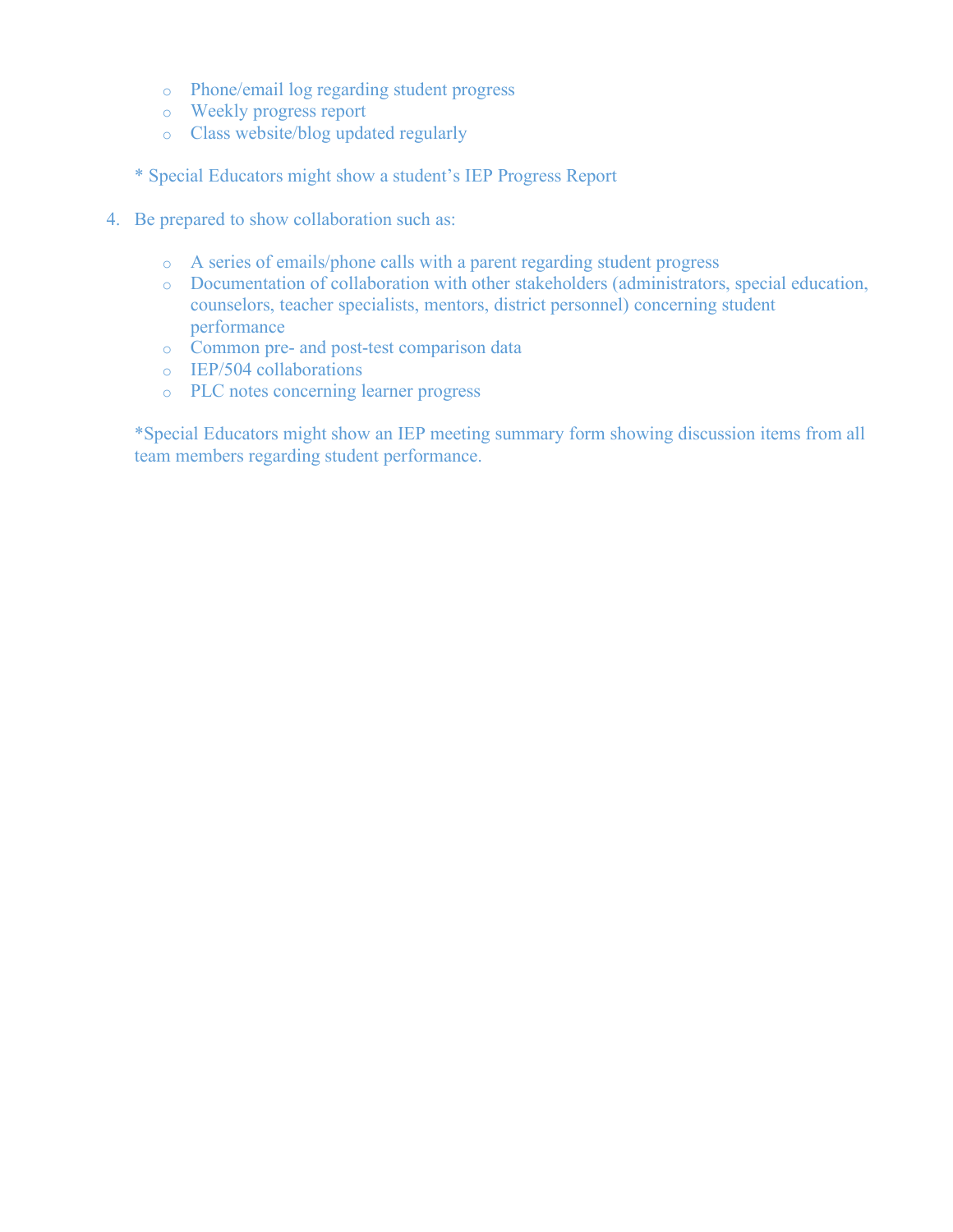# **Indicator 55 – Cross-disciplinary Instruction**

#### **IDEAS/SUGGESTIONS:**

## **MINIMALLY EFFECTIVE**

- 1. Be prepared to show an example of a cross-disciplinary activity. Activities should demonstrate the transfer of knowledge from one content area to another. Examples could be one of the following:
	- o Drawing a poster to demonstrate their understanding of the water cycle
	- o Reading from a newspaper or an informational text to practice reading strategies
	- o Referring to shapes in an art lesson
	- o Students create a menu to demonstrate their knowledge of the plate requirements

#### **EEFFECTIVE**

- 2. Be prepared to show an activity that purposefully engages learners in the application of content knowledge by infusing other subjects into daily lessons. Effective examples could be as follows:
	- o Teaching about the splitting of an atom in science class by integrating historical content related to World War II and the atomic bomb
	- o Integrating health concepts to help students develop a personal fitness plan
	- o Teaching about the historical time period involved in a novel being read in a language arts class
	- o Integrating math and writing through a student project in producing a movie about how to divide fractions
	- o Teaching measurement skills to complete a sewing project
	- o Using graphing math skills to complete a science project
	- o Debating about an environmental issue in a debate class

- 3. Be prepared to show collaboration with colleagues to influence cross-disciplinary instruction by using a multi-disciplinary approach. Examples might include:
	- o Two or more teachers of different subject areas who agree to address the same theme with a common project
	- o Two teachers collaborate on a teaching timeline to simultaneously address content. The history teacher is teaching about the Salem Witch Trials at the same time as the English teacher is teaching The Crucible by Arthur Miller
	- o Use of a team-teaching approach across disciplines or grade levels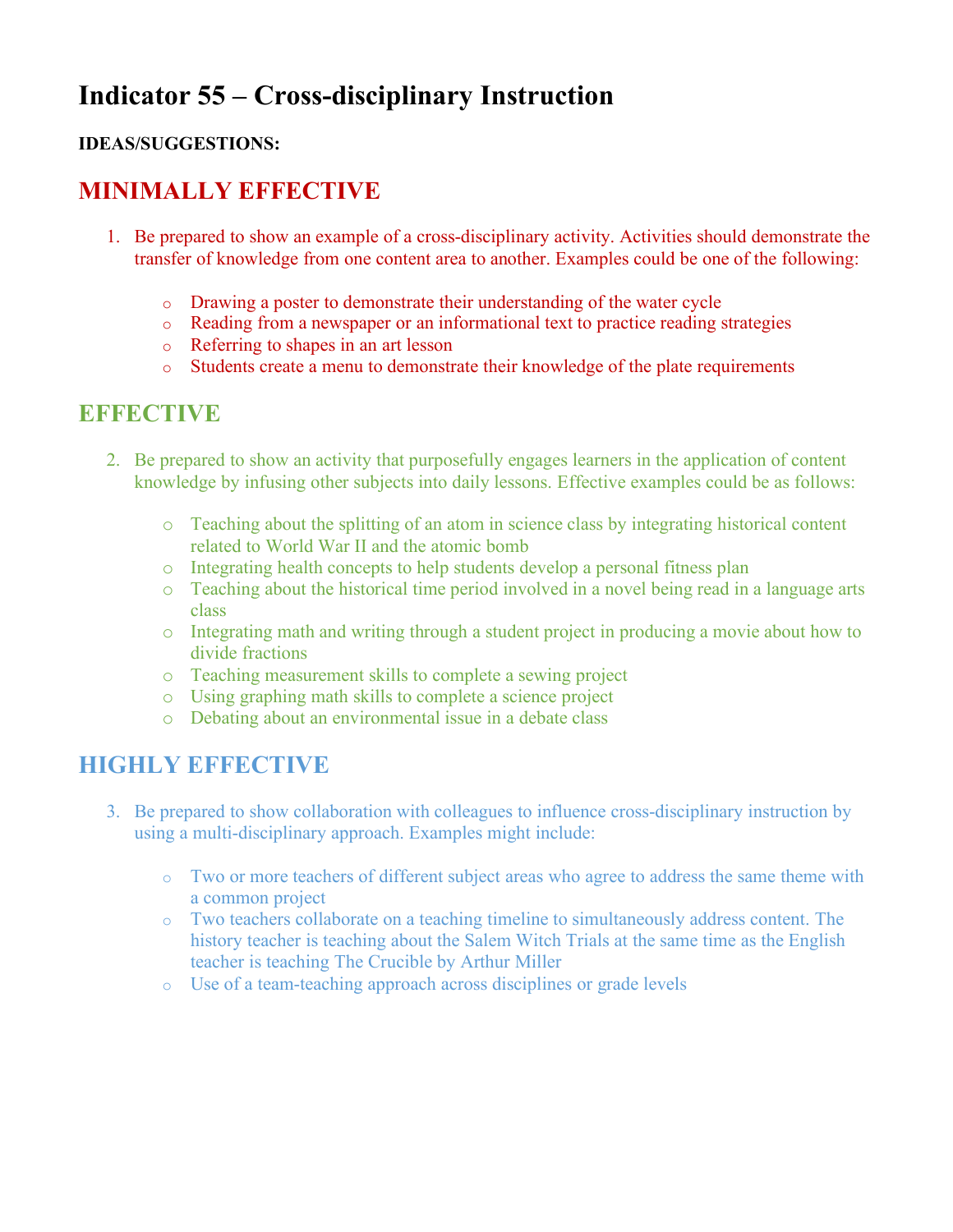# **Indicator 56 – Learning Differences**

#### **IDEAS/SUGGESTIONS:**

## **MINIMALLY EFFECTIVE**

- 1. Be prepared to show evidence of how you have varied requirements to accommodate the special needs of students who are accelerated or remedial. To show varied requirements means the same assignment, same work, but there are adjusted amounts assigned. Examples may be one of the following:
	- o A student contract which adjusts student assignment requirements
	- o Same assignment for all students, but a student is only required to complete part of it
	- o A grading sheet which adjusts the amount of work necessary to complete an assignment, providing accelerated students, for example, with an opportunity to explore higher-order questions
	- o A 504 plan designed by home and school to meet special needs
	- o Evidence that you worked with special education to create and follow an IEP (Individual Education Plan)
- 2. Be prepared to show evidence of how you have modified activities to accommodate the special needs of students who are accelerated or remedial. Modified activities means a change of assignment, different from what is assigned for all. Examples may include one of the following:
	- o Allow outlining, instead of writing for an essay
	- o Use of alternative books or materials for a topic being studied
	- o Word bank of choices for answers to test questions
	- o Provision of calculator or number line for math test
	- o Reworded questions in simpler language
	- o Projects instead of written reports
	- o Highlighting important words or phrases in reading assignments

### **EFFECTIVE**

- 3. Be prepared to show examples of how you use the cultural knowledge, prior experiences, and performance styles of diverse students to make learning more appropriate and effective for them. It teaches to, and through, the strengths of students. Be prepared to show examples such as:
	- o Utilizing a wide variety or instructional strategies that are connected to different learning styles
	- o Teaching students to know and praise their own and each other's cultural heritages
	- o Incorporating multi-cultural information, resources, and materials in the subjects and skills routinely taught in schools
	- o Translating materials into languages spoken in students' homes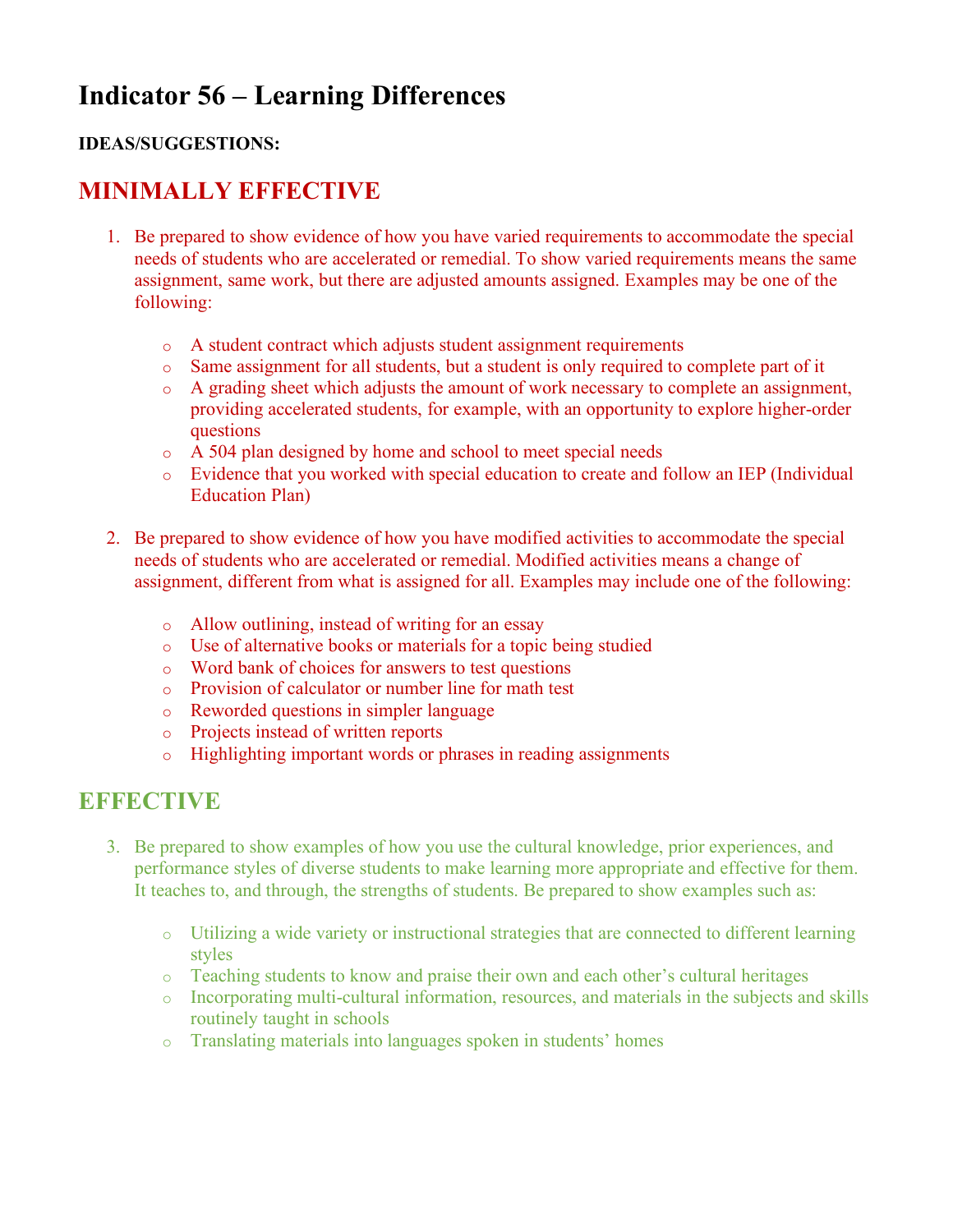# **HIGHLY EFFECTIVE**

- 4. Be prepared to show evidence of contributing to a school-wide culture that is sensitive to learner differences and cultural diversity. Examples may include the following:
	- o Sharing resources with other staff members to address cultural differences throughout the school
	- o Sharing strategies with other staff members for English Language Learners (ELL)
	- o Providing parent workshops that teach academic support skills such as how to talk to teachers about ways parents can help their children develop academic skills
	- o Offering multiple opportunities for parents to be involved in meaningful school and classroom activities that can fit diverse schedules, skills, and abilities
	- o Providing a professional development for faculty after attending a conference on literacy for ELL
	- o Being on a committee that develops school norms, values and rules designed to promote more positive social relationships between students

\*Special Educators might show how they provided professional development school-wide on a topic related to students with disabilities.

NOTE: If you have difficulty adapting and modifying your curriculum, consider the following:

- o What are your requirements to succeed in class; how might this requirement be difficult for certain students?
- o What demands do you place on students?
- o How do you expect students to perform?
- o How do you present material to students?
- o Do you allow students guided practice?
- o Do you expect students to demonstrate their knowledge?
- o Determine how a specific student is not meeting your expectations.
- o Tentatively analyze what might be causing the failure and determine what specific academic and non-academic skills the student needs.
- o Can you modify your classroom to help the student succeed?
- o Formulate a plan of action that makes simple changes, one at a time, and at the same time continues to provide support for the student
- o Implement that plan
- o Evaluate the plan and make necessary changes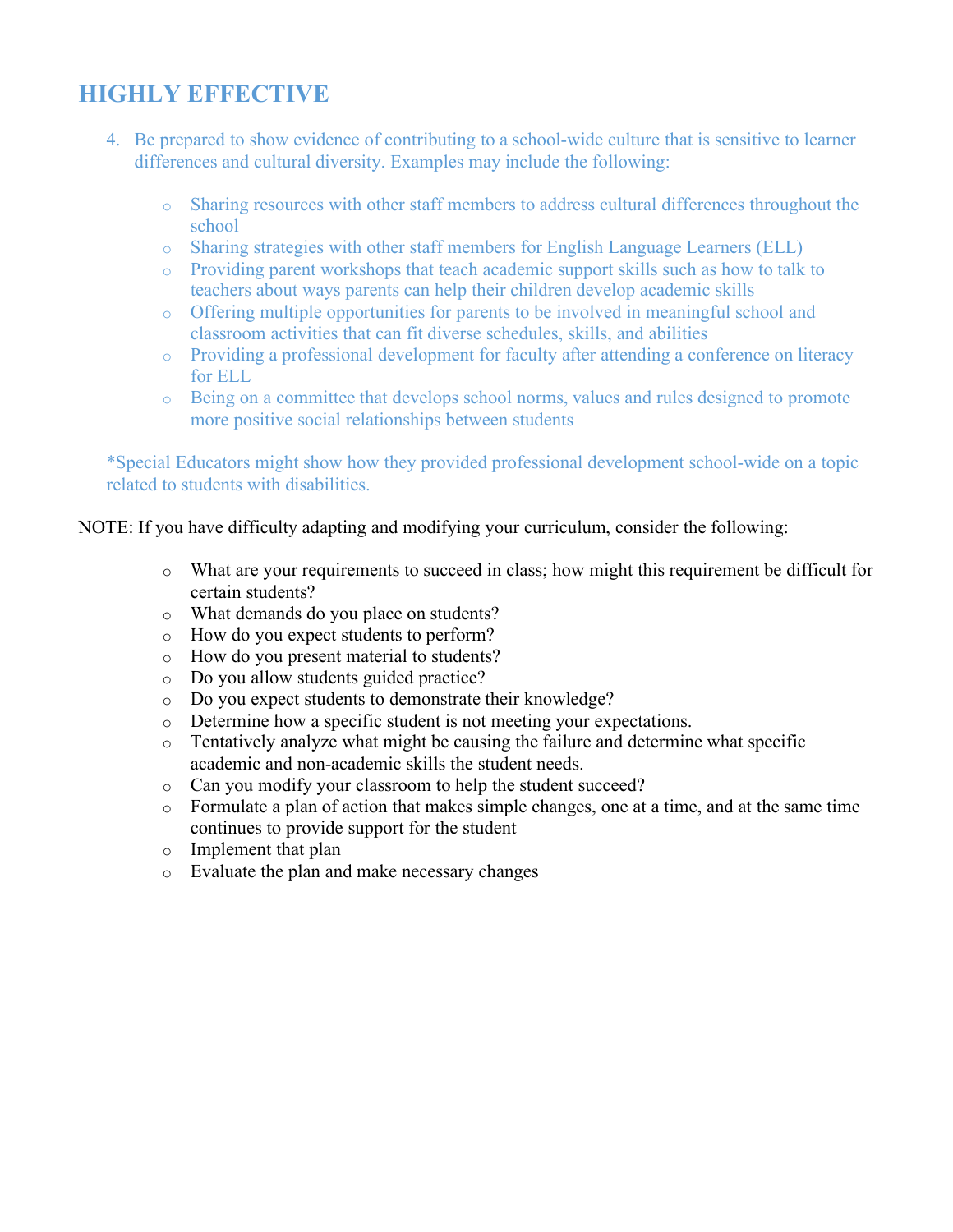# **Indicator 57 – Student-Directed Learning**

#### **IDEAS/SUGGESTIONS:**

## **MINIMALLY EFFECTIVE**

- 1. Be prepared to show an activity that gives students the opportunity to participate in a project-based assignment. In order for an assignment to qualify as student-directed learning, students must have done one of the following:
	- o Plan goals, timelines, or priorities
	- o Determine materials to use
	- o Identify process needed
	- o Produce a unique product
- 2. Examples of student-directed activities include:
	- o Students design their own safety poster.
	- o Students are expected to complete six center activities in a three-day period. Students choose the order of completion and time spent on each activity to meet the expectation.
	- o Students in a U.S. history class each pick a state to research for a class state fair. The teacher will provide an outline of required elements, but each student product will be unique.
	- o Students create a business to learn about supply and demand, sales, purchasing, deficit spending, budget management, advertising, inventory, consumer satisfaction, etc.
	- o The class works in small groups to explore different portions of a unit to develop a prospective lesson. They are responsible for selecting instructional materials and planning a presentation of information to the class.
	- o Students create an environmental project that integrates all the skills they learned in academic areas to plan, budget, advertise, and implement.

## **EFFECTIVE**

- 3. Be prepared to show how you individualized a student-directed learning experience based on the needs of individual learners. Examples of how teachers could individualize the learning activities described above are as follows:
	- o Students design their own safety poster.
		- An ELL student is expected to do illustrations with limited text while other students are expected to include detailed descriptions
		- Different element expectations for different students based on individual levels
		- Partnering some students with another student on a different level
		- A pre-formatted poster with descriptions already included for some students
	- o Students are expected to complete six center activities in a three-day period. Students choose the order of completion and time spent on each activity to meet the expectation.
		- Requiring a student to complete the writing center before moving to the other centers, based on needed writing practice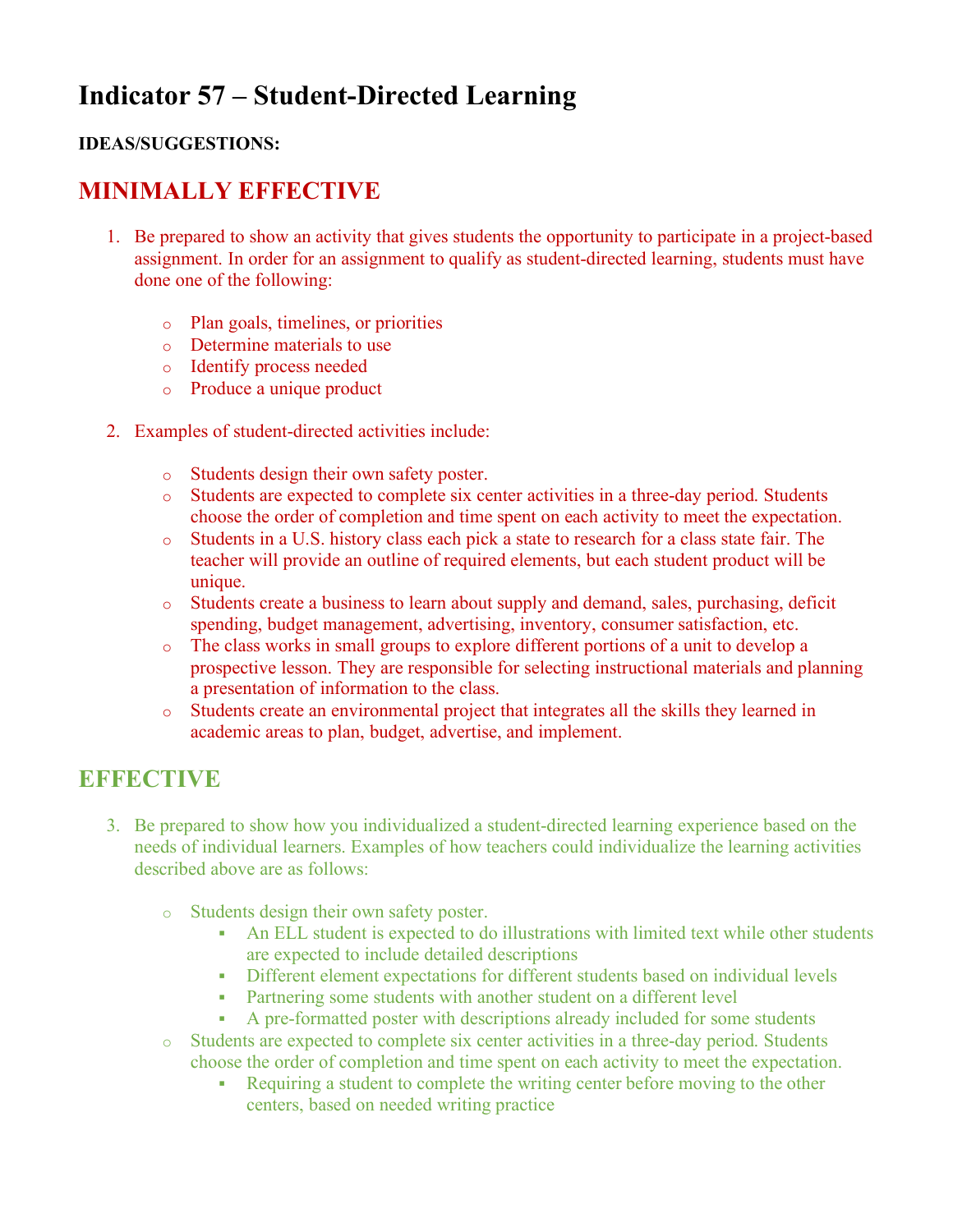- Providing different levels of reading selections on the same topics for students reading at lower levels
- Expecting some students to only complete three of the centers in the same time period
- o Students in a U.S. history class each pick at state to research for a class state fair. The teacher will provide an outline of required elements, but each student product will be unique.
	- Providing different levels of resources and research material for students on different reading levels
	- Different element expectations for different students based on individual levels
	- Breaking the assignment down into smaller segments for a student that has organizational needs
	- Different presentation options for individual students (e.g. present to a smaller group or individually, video taped, or voice recorded)
- o Students create a business to learn about supply and demand, sales, purchasing, deficit spending, budget management, advertising, inventory, consumer satisfaction, etc.
	- Differentiated groupings to complete the project
	- Differentiated problem-solving tools (templates, graphic organizers, strategies)
	- Provide additional instruction or information for specific individuals or groups of students
- o The class works in small groups to explore different portions of a unit to develop a prospective lesson. Each group is responsible for selecting instructional materials and planning a presentation of information to the class.
	- Pre-determined groups based on needs
	- Intentionally assigning portions of the unit being worked on to certain groups of students based on the difficulty of the material
	- Providing differentiated reading selections used in the learning experience
- o Students create an environmental project that integrates all the skills they learned in academic areas to plan, budget, advertise, and implement.
	- § Using a checklist showing student mastery of concepts and/or skills to devise a scoring guide for individual students
	- Differentiated templates or graphic organizers for specific students
	- Providing materials and prompts, with some answers already provided, for a special-needs student
	- § Using differentiated rubrics for scoring groups on different levels

- 4. Be prepared to show data that supports the individualization incorporated into student-directed activities. Examples of supporting data may be one of the following:
	- o Record of reading/writing/math mastery levels
	- o English language proficiency levels
	- o Summative and/or formative assessment data
	- o Behavioral records used to develop student groupings
	- o IEP goals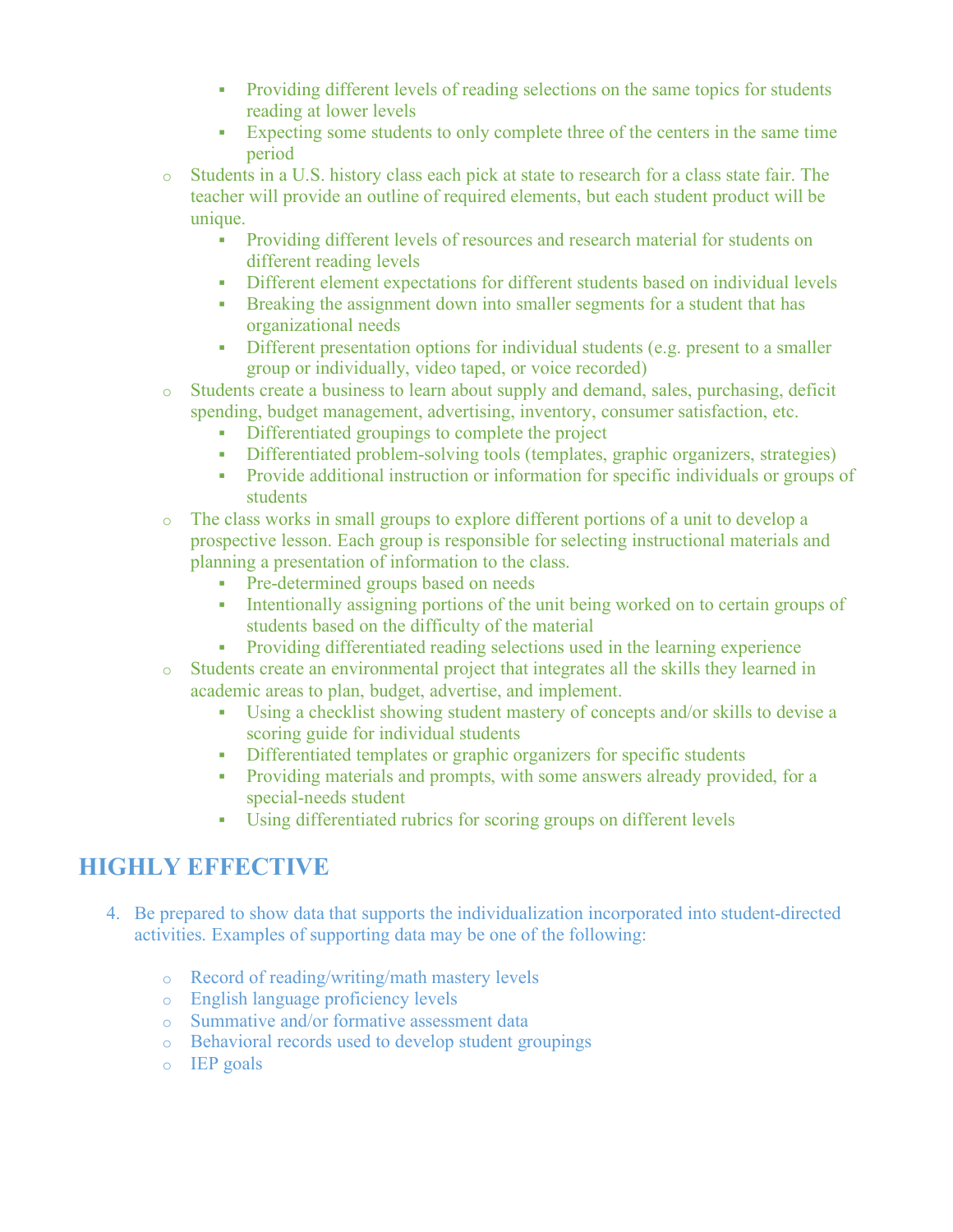# **Indicator 58 – Technology and Resources**

#### **IDEAS/SUGGESTIONS:**

# **MINIMALLY EFFECTIVE**

- 1. Be prepared to describe technology you use in supporting student learning.
	- o A program on the computer to track student progress
	- o A document camera to read a story with the class, to model how to complete an assignment, to share student work, etc.
	- o A slide-show presentation to introduce a concept
	- o A set of video clips to illustrate relationships
	- o A tablet to allow student to demonstrate their thinking
	- o A student response system to review for a test

# **EFFECTIVE**

- 2. Be prepared to articulate how you evaluate and select resources.
	- o Using research from an recent article
	- o Comparing activities in a computer program/app to the course core curriculum
	- o Using resources that were provided/recommended by colleagues/school/district
	- o Reflecting on students' responses and levels of student engagement
- 3. Be prepared to share the opportunities provided for students to use multiple technologies and sources of information.
	- o Students use specific presentation applications to prepare and present information
	- o Students use apps chosen by the teacher
	- o Students use the internet for research
	- o Students use the document camera as they show other students how they solved a problem

# **HIGHLY EFFECTIVE**

- 4. Be prepared to show how technology enhances student engagement in higher-level content and that students follow a process for critically analyzing information.
	- o Students find a problem in their school or community and create a digital campaign to implement solutions
		- § A blog
		- A movie shown at an assembly
		- Digital survey to collect information

\*Special Educators might show how assistive technology has engaged and enhanced learning opportunities for a student with disabilities and how this device has allowed the student to participate in grade level or school activities.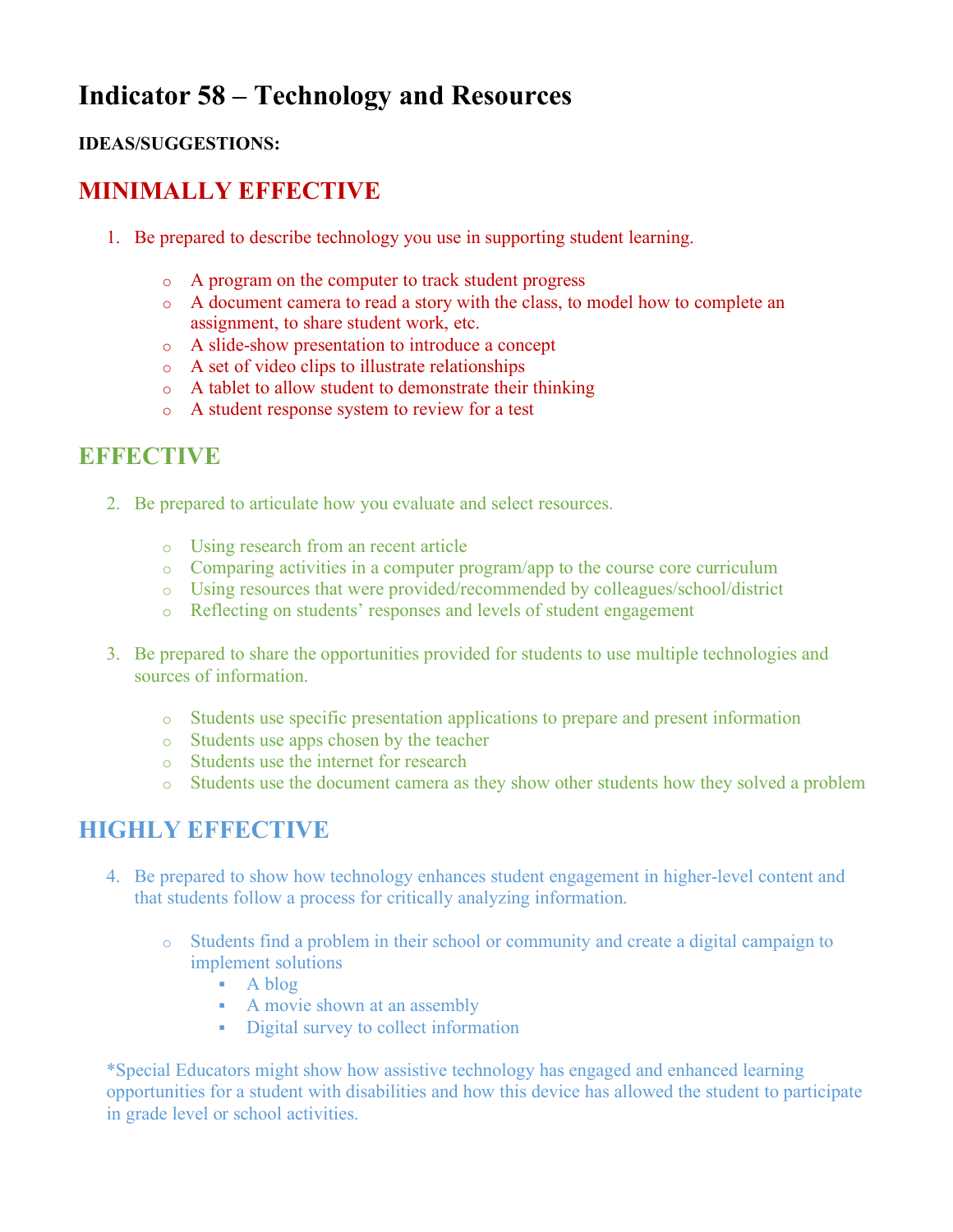# **Indicator 59 – Plans for Substitutes**

#### **IDEAS/SUGGESTIONS:**

- 1. Be prepared to show a written plan that provides a substitute with appropriate learning activities for an unplanned absence.
	- $\circ$  The better you prepare your substitute the greater the possibility that when you return, you will find everything in good order. The plan should contain appropriate activities in case an emergency absence makes it impossible for you to prepare current lesson plans such as:
		- § Planned activities
		- § Location of materials/resources
		- A daily schedule
- 2. Be prepared to show at least two pieces of management information included in your substitute plan such as:
	- o Classroom management procedures and policies
	- o Names of students in the class who can help a substitute
	- o Seating charts
	- o Names of teachers a substitute can ask for help (alert those teachers, if possible)
	- o Additional or alternate activities
	- o Emergency procedures and policies
	- o Student health information

\*Special Educators might show evidence of an action plan that covers the procedure when they are not in the building (eg. Sick day, professional day, FMLA, etc.) They may show the steps they would follow to communicate with the building administrator and staff members through email, building announcement, note in teacher boxes, or posted on door AND provide a folder with the information available such as:

- Daily/weekly therapy schedule
- Student's name, grade level, general education teacher
- Map of school/teacher phone extension
- Identify location of student working logs/data sheets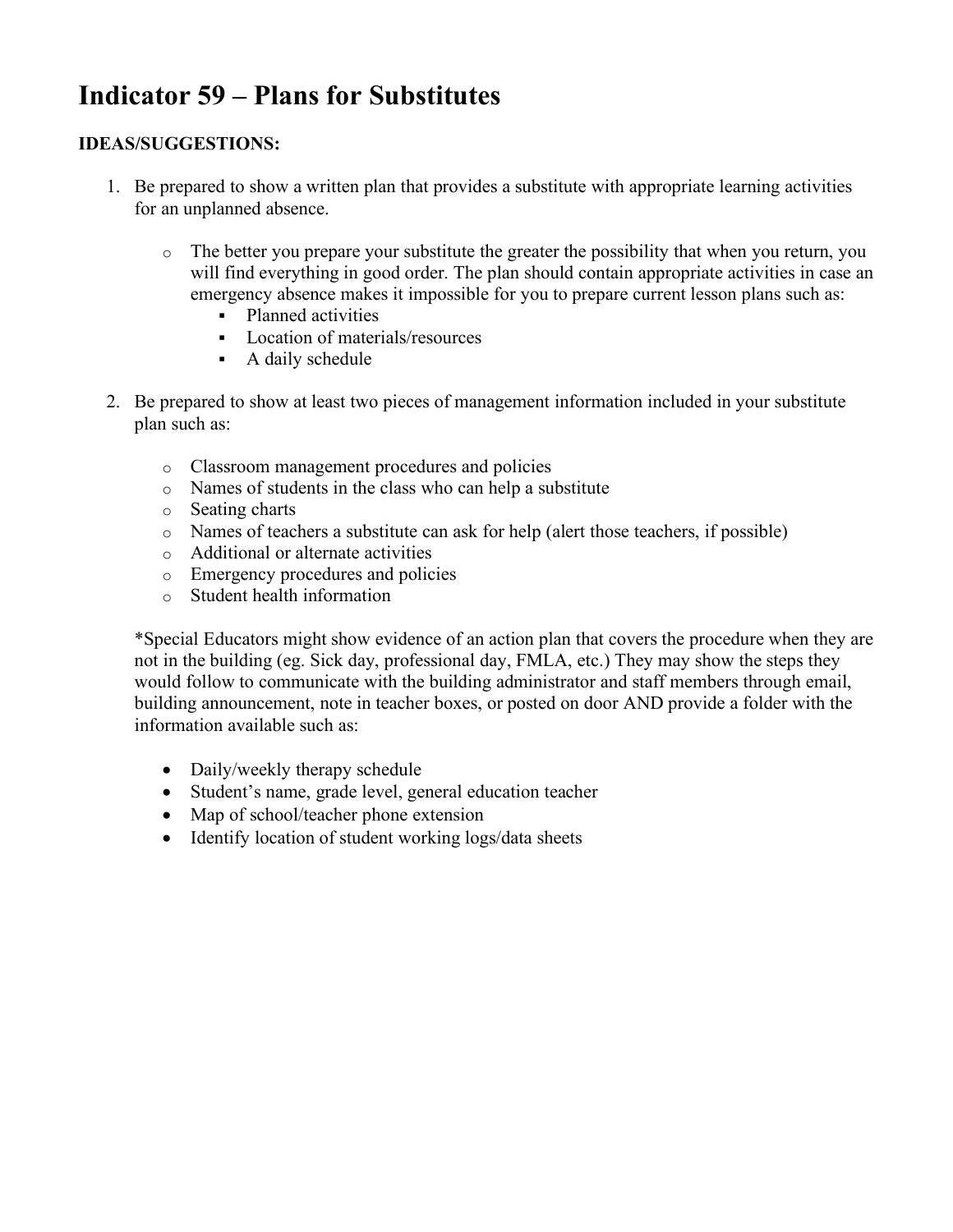# **Indicator 60 – Reflection and Continuous Growth**

#### **IDEAS/SUGGESTIONS:**

## **MINIMALLY EFFECTIVE**

- 1. Be prepared to show participation in a professional learning activity during the past year. Examples may include:
	- o A degree you earned
	- o A book or article you have read
	- o A record of a formal or informal inservice activity (informal inservice involves instructing other team members about something new at a team or department meeting)
	- o A record of a university class you have attended
	- o A record of a district workshop you attended
- 2. Be prepared to present evidence of the application in your classroom of professional learning (techniques, methods or materials based upon what you learned in the professional learning activity). Examples may include:
	- o A lesson plan showing a new strategy or technique
	- o A student project
	- o Added technology components in instruction
	- o A new management system being implemented

## **EFFECTIVE**

- 3. Be prepared to show data collected measuring the effectiveness of new strategies such as:
	- o Scores from pre/post tests, benchmarks, student assignments, projects, surveys, or quizzes
	- o A behavior log showing changes in student behavior with the use of new management techniques
	- o Increase in student engagement/work completion rates after use of new technology components

- 4. Be prepared to present evidence of collaborating with colleagues on new instructional practices.
	- o PLC minutes showing discussion of new strategies
	- o Comparing common assessment results and analyzing results of new strategies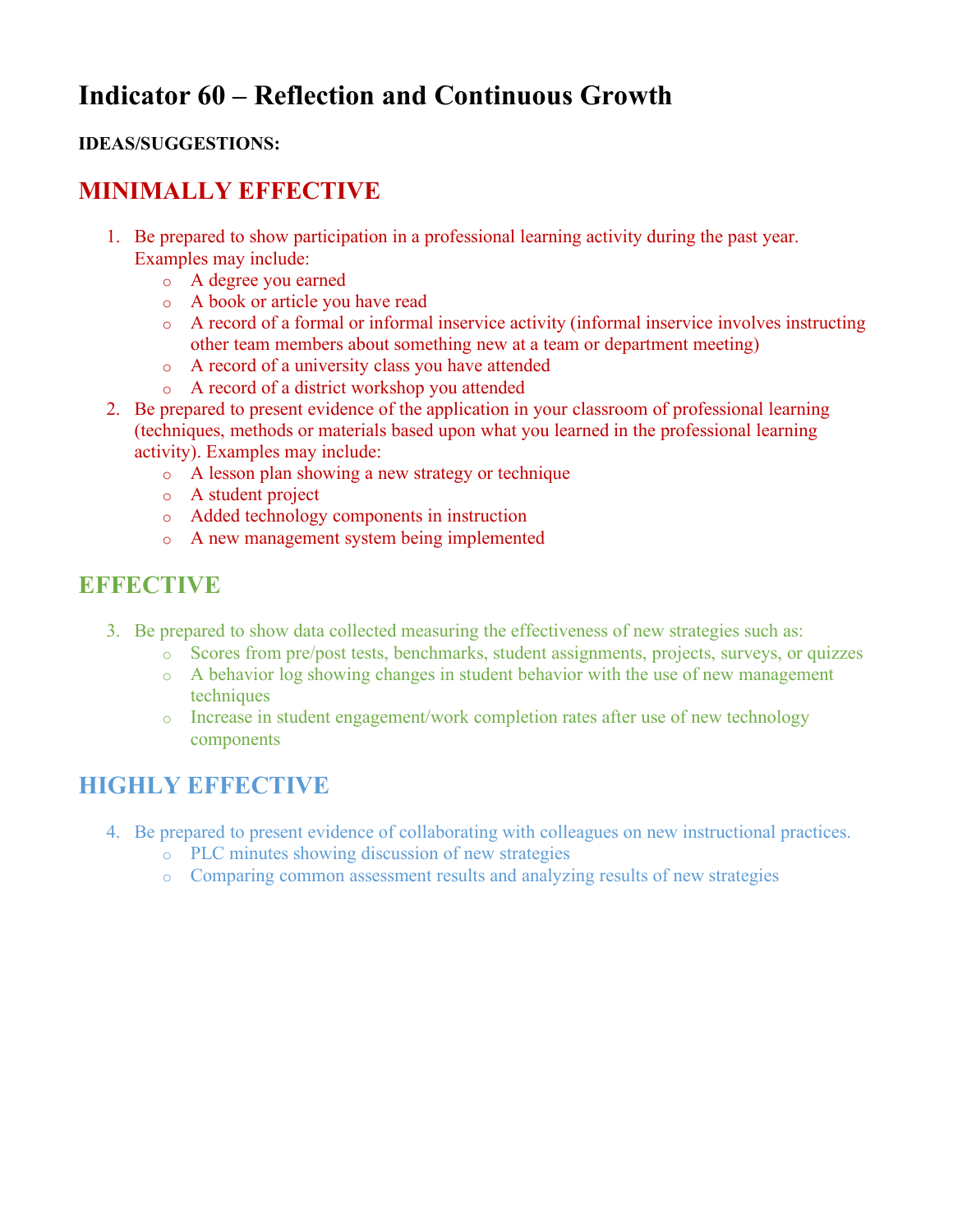# **Indicator 61 – Communication**

#### **IDEAS/SUGGESTIONS:**

# **MINIMALLY EFFECTIVE**

- 1. Be prepared to show a communication telling parents when their child does something well or praiseworthy such as:
	- o An email that the parent has replied to
	- o A copy of a certificate, letter, or note sent home
	- o A telephone log which provides information about how you called, the date of the call, and the reason for talking to the parent
	- o A district-approved electronic communication initiated by the teacher
- 2. Be prepared to show a communication with a parent about possible problems such as:
	- o An email that the parent has replied to
	- o A copy of a note or a deficiency report you sent home
	- o A copy of a behavioral contract you, the student, and the parent have signed
	- o A telephone log which provides information about whom you called, the date of the call, and the reason for talking with the parent

## **EXPLORED BUDGETTING**

- 3. Be prepared to show an on-going collaboration with families or colleagues, focusing on individual learner growth and development and responses to stakeholder feedback such as:
	- o A series of emails corresponding with a parent to address an individual student's needs
	- o A plan created between special education, school administration, or counselors and regular education to meet student needs
	- o PLC minutes and notes concerning learner growth and development
	- o A behavioral contract for one student that shows back and forth communication and has been signed by a parent
	- o A copy of the most current stakeholder survey results with responses to feedback

- 4. Be prepared to show a collaboration with district-level personnel and/or community resources to better meet specific student's needs such as:
	- o Lesson plans developed from a meeting with the gifted and talented specialist
	- o Research for implementing new strategies to meet the unique needs of a current student
		- § A resource book used
		- § A completed course
	- o Working with a district behavior specialist to create a plan for a specific student